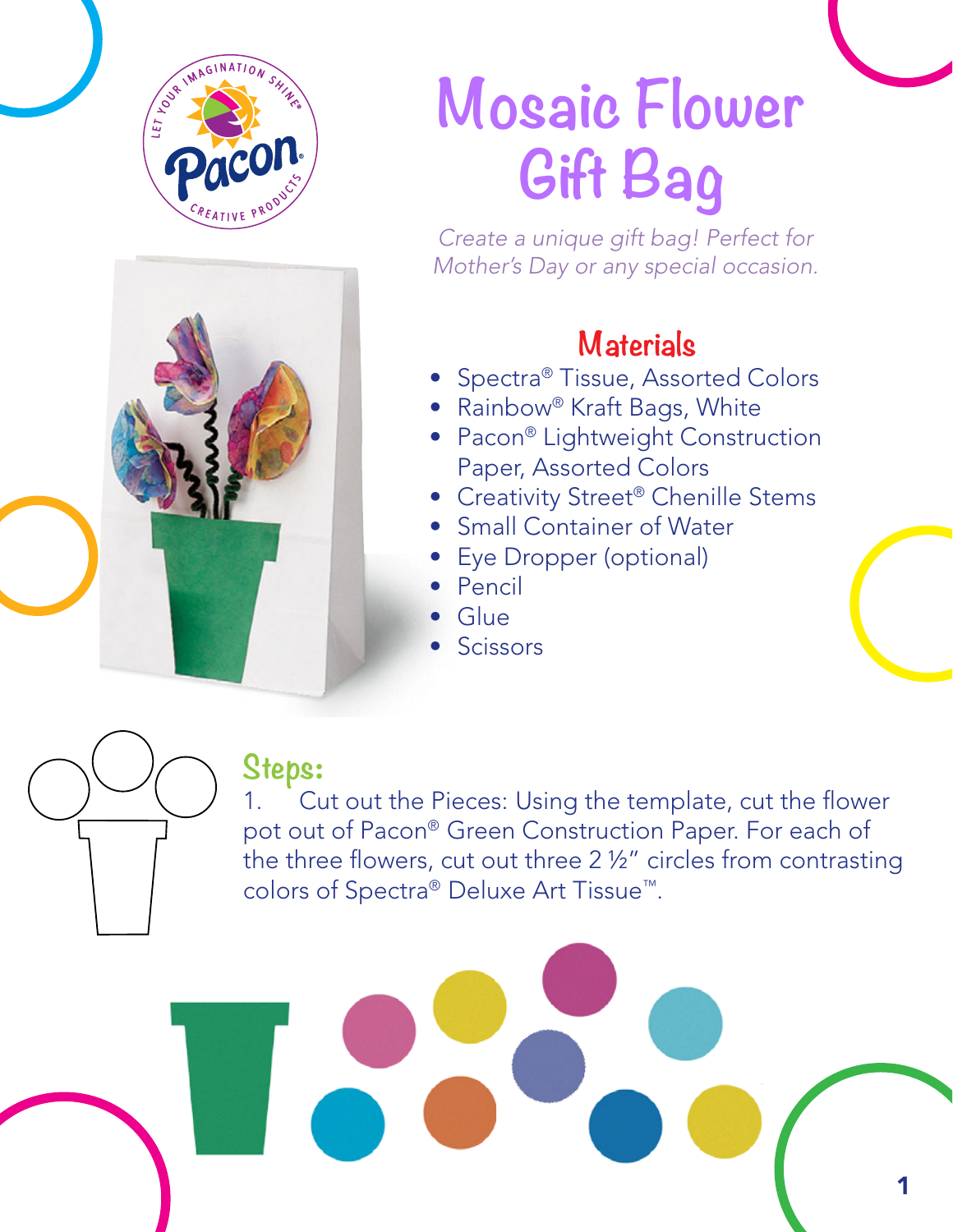2. Creating your Flowers: Take three of the cut circles and lay them flat on top of each other. Use a small dab of glue in the center between each of the three pieces to hold them together.

3. Using an eye dropper or your finger, drop water on the tissue and watch the different colored layers blend together. Repeat this for each flower. Set aside to dry. After they're dry, crumple the tissue and separate layers to "fluff" your flower. Repeat this step for each flower.



4. Assemble your Gift Bag: Glue the green flower pot to the bottom of your White Rainbow® Kraft Bag leaving a small opening at the top so the flower stems can be inserted.



5. To create the flower stems, take three 6" Green Creativity Street® Chenille Stems and twist each one around a pencil.



6. Glue each of the stems under the flower pot and then to the rest of the bag–making sure each stem is separated enough so the flowers can be added at the top. Glue each flower to the top of its stem and your bag is complete!